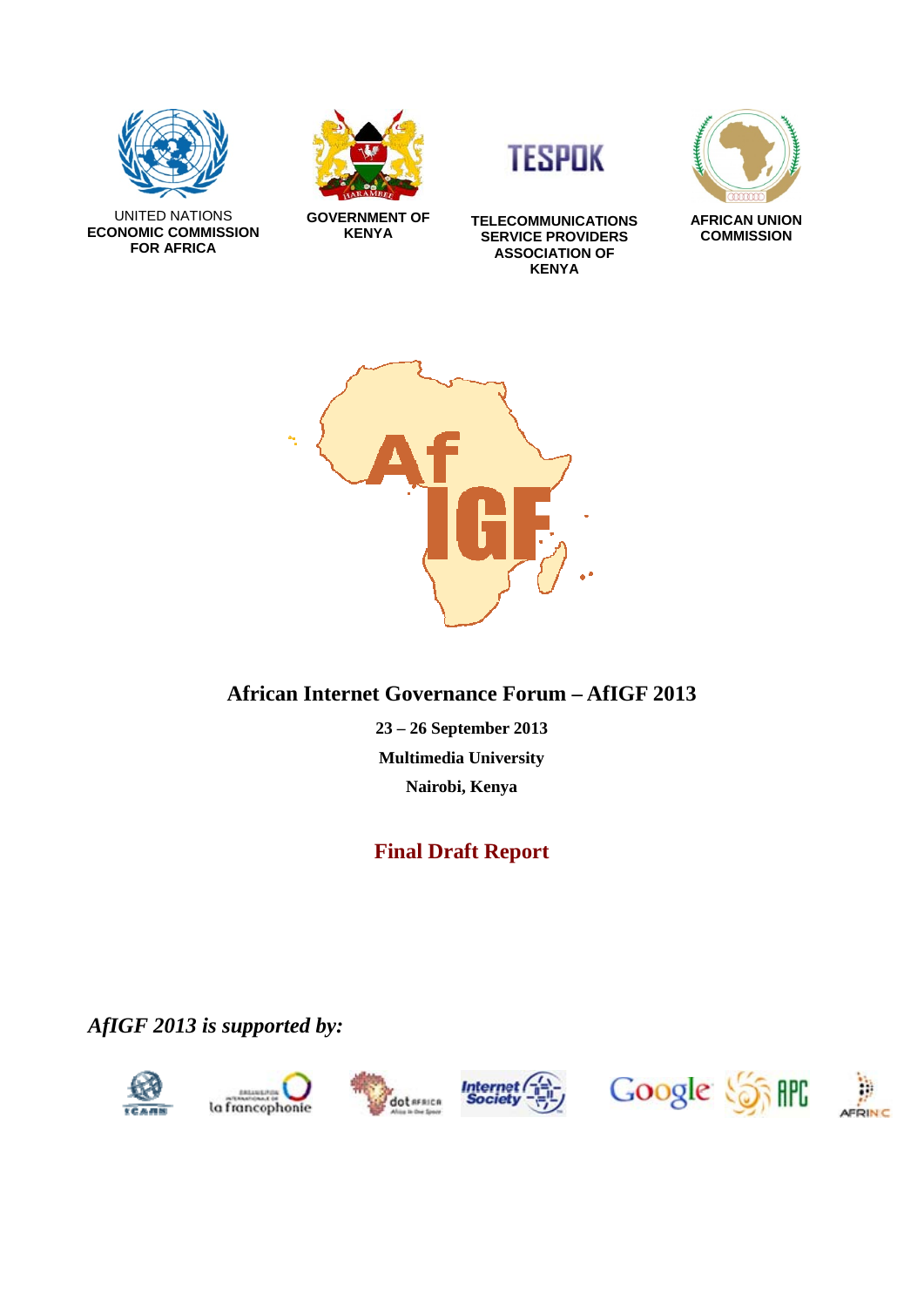#### **I. Background**

The face-to-face meeting of the African Internet Governance Forum (AfIGF) was held from the 23rd - the 26th of September 2013, at the Multimedia University of Nairobi, Kenya. The theme of the Second AfIGF was "*Building Bridges – Enhancing Multi-stakeholder Cooperation for Growth and Sustainable Development*", and included sub-themes on P*rinciples of Multi-Stakeholder Cooperation:* The Africa IGF; *Infrastructure development, Knowledge Management and African Content*; *Security*: Legal and other Frameworks - Spam, Hacking and Cyber-crime; *Openness*: Human rights, freedom of expression and free flow of information on the Internet; and *Access and Diversity*: Internet as an engine for growth and sustainable development. The meeting also featured knowledge and experience sharing and lessons learned presentations from sub-regional and national IGFs on deepening multi-stakeholder partnership. The Forum was organised by the Government of Kenya through its Ministry of Communication, the Communications Commission of Kenya (CCK), the African Union Commission (AUC), the United Nations Economic Commission for Africa (UNECA), and TESPOK. It was supported by ICANN, OIF, dotAfrica, ISOC, Google, APC and AfriNIC.

Mr. Makane Faye of UNECA, Ms Fiona Asonga of TESPOK and Mr Barrack Otieno of ISOC were the overall event facilitators while Ms Nnenna Nwakanma of Nnenna.org was the Report Coordinator.

### **II. Participants**

Government officials, representatives from private sector, civil society, regional and international organisations totalling 195 and coming from 29 countries were physically present at the meeting. The meeting was also addressed virtually through video message by some stakeholders such as the CEO of ICANN.

### **III. Pre-conference Workshops**

The following were the three pre-conference workshops at the AfIGF 2013:

- Workshop organised by the Association for Progressive Communications (APC), Centre for Democracy and Technology (CDT) and NEPAD on sustainable and effective multistakeholder participation in ICT policy processes in Africa
- A regional Consultation on Cyber security in Africa organised by UNECA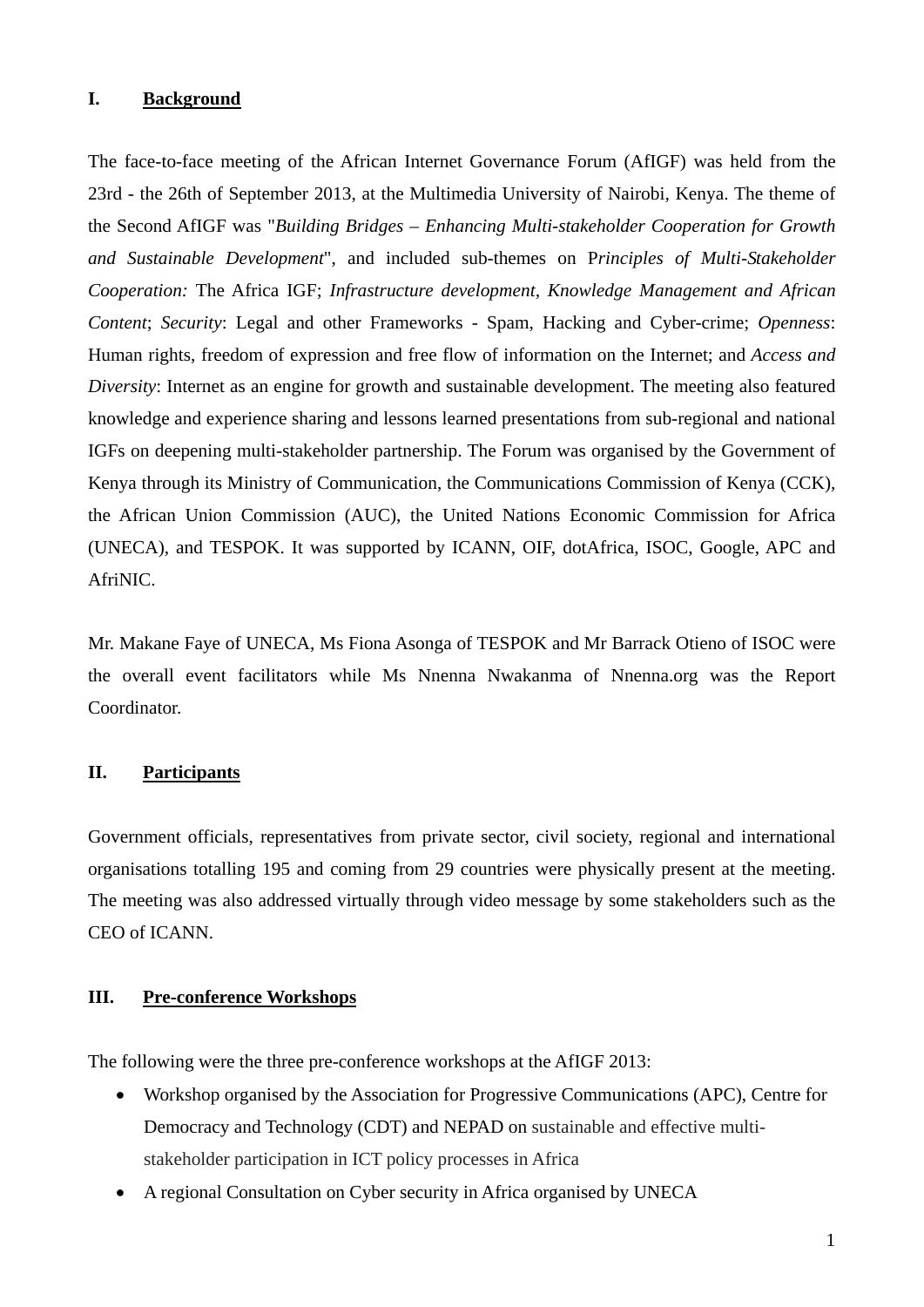• Workshop organised by the Organisation Internationale de la Francophonie (OIF) on the Protection of private data in Francophone African Countries : experiences and practices

### **IV. Thematic Sessions**

The following thematic issues were addressed at the AfIGF 2013

- Internet Governance Principles and Enhanced Cooperation
- Principles of Multi-Stakeholder Cooperation: The Africa IGF
- Infrastructure development, Knowledge Management and African Content
- Security: Legal and other Frameworks Spam, Hacking and Cyber-crime
- Deepening multi-stakeholder partnership at regional and national IGF levels
- Openness: Human rights, freedom of expression and free flow of information on the Internet
- Access and Diversity: Internet as an engine for growth and sustainable development

### **V. Institutional messages**

During the opening ceremony, the forum received institutional messages from:

- Mr. Fadi Chehade, CEO of the Internet Corporation for Assigned Names and Numbers ICANN via a video message
- Mr. Kasirin Nukwe, Chief of New Technology and Innovation Section of UNECA
- Mr. Moctar Yedaly, Head of the Information Society Division of AUC
- The Government of Kenya, through an Advisor of the Minister.

# **VI. Meeting procedures**

Each of the workshops and conference sessions were structured to have a session moderator, at least three panellists and a team of rapporteurs. Panellists were given a set of minutes to do presentations and address critical issues from their perspectives. After these, the moderating Chair took contributions and questions from the audience for the panel. In the course of the discussions that followed, key recommendations were made geared to member States, AUC, UNECA and partners depending on the focus of the recommendations.

The AfIGF agenda is in Annex I.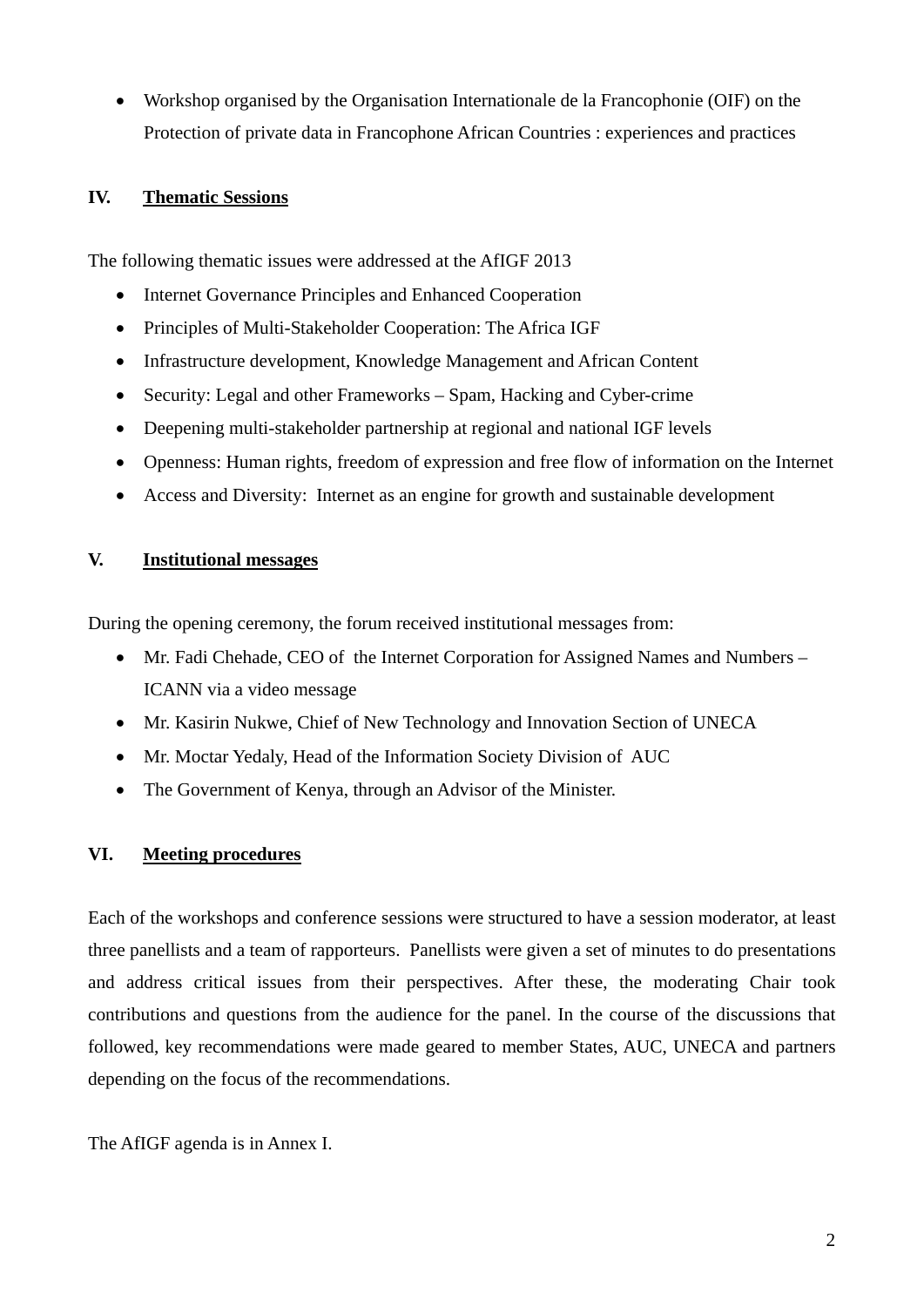## **VII.** *Recommendations*

The presentation of issues by resource persons, feedback from the participants and discussions and deliberations that went on for the four days of the Africa Internet Governance Forum have given rise to the following recommendations :

### **On Privacy and data security**

- Reinforce the autonomy of private data protection authorities
- Mutualise and maximize accomplishments of some Francophone countries in a collaborative platform accessible to all
- Improve on the rules that determine the border between security and the protection of citizens' privacy

# **On Principles of Internet Governance, Multi-Stakeholder participation and Enhanced Cooperation**

- Public participation in ICT Policy processes should be open to all stakeholders and their engagement encouraged and equally valued
- The Purpose, goals, and modalities of the processes should be agreed by stakeholders from the outset and each should come to the process with a willingness to work towards consensus;
- Public participation in policy processes should be formalised at legislative or constitutional level (as is the case, for example, in Kenya and South Africa);
- Consultation should occur at the early stages of policy making thereby improving buy-in and implementation;
- Stakeholder groups should strengthen their deliberative structures and processes so as to more effectively engage at multi-stakeholder levels. They should be accountable and transparent and report back to their constituencies;
- Documents, proceedings, and submissions should be open and readily available to the public throughout the process to enable stakeholders to assess whether their inputs have been taken into account.
- All stakeholders are encouraged to enable remote participation.

### **Recommendations for Specific Stakeholder Groups**

To young people:

- They should participate in multi-stakeholder processes and seek inclusion where they have not been explicitly invited.
- Universities and student organisations should take account of and be involved in ICT development and policies.

To governments:

- Those that have shown leadership in opening policy processes to participation from other stakeholders should continue to do so and ensure these processes are sustained over the longer term.
- Those that have not yet adopted this approach are encouraged to do so;
- Allocate resources in national and departmental budgets to facilitate and support public participation processes;
- Involve all relevant departments and levels of government, including provincial and local;
- Involve representatives from non-governmental stakeholders in the preparatory process for regional and international policy forums and include them in their delegations to these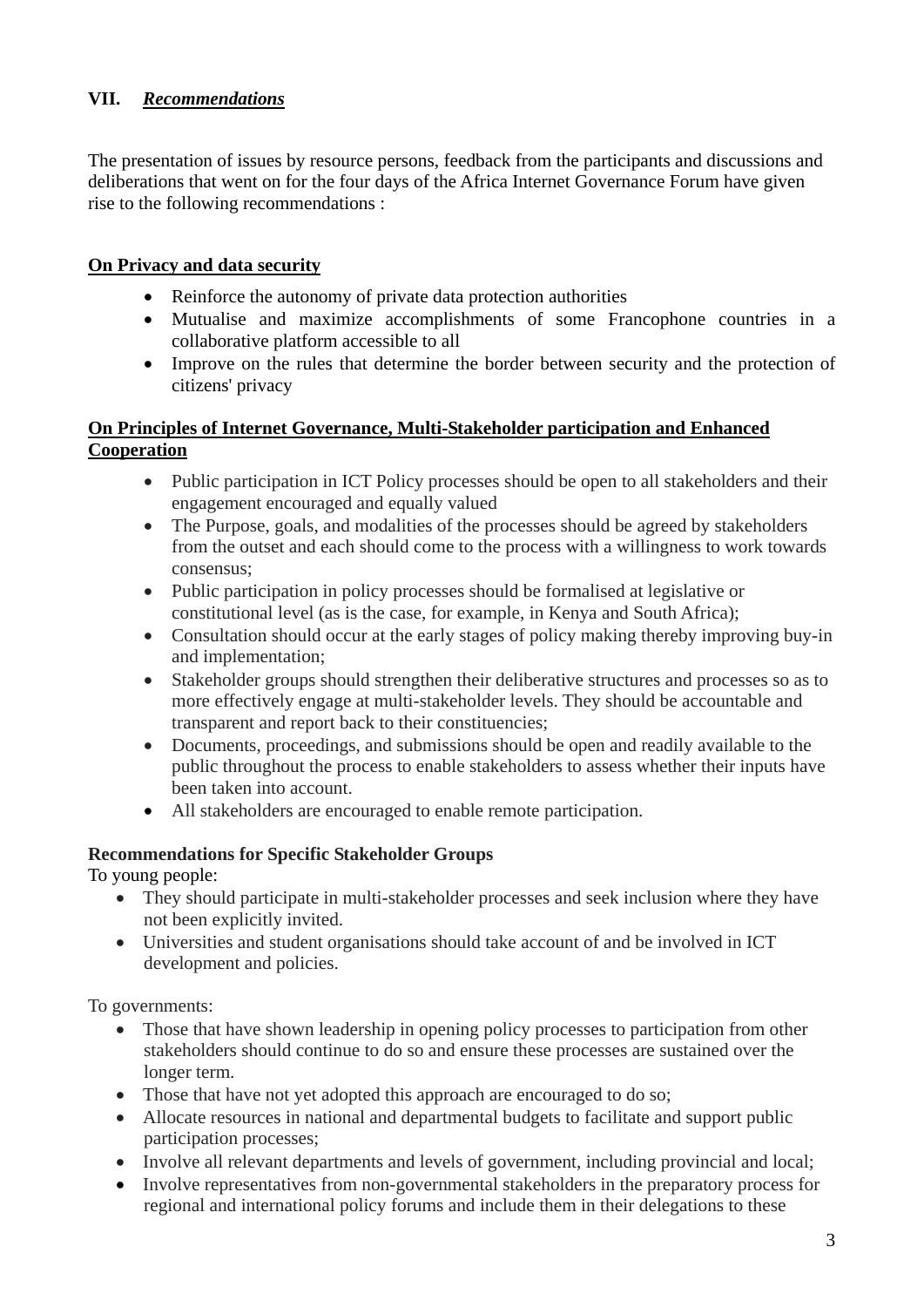events.

To regional institutions:

- Regional institutions, including the African Union, ECOWAS, COMESA, SADC and EAC, should actively engage with non-governmental stakeholders on ICT public policy issues, in particular those relating to infrastructure development.
- They should participate actively in multi-stakeholder ICT dialogues and forums.

To business:

- Participate in multi-stakeholder policy dialogues and forums;
- Business associations to play a leadership role in facilitating such participation.
- Where such associations do not exist, we encourage the business community to establish them.

To civil society:

- Their participation needs to reflect the diversity of civil society, and include non-ICTspecific groups such as traditional leaders and human rights and faith-based organisations;
- Continue to convene and self organise to build their knowledge and develop common positions on policy issues when possible.

To media:

• Media, including community media, public/state media and commercial media also social media, blogs etc., are key to raising public awareness about ICT policy, and therefore should be an active participant in ICT policy processes.

# **Monitoring and implementation**

We recommend the development and use of "scorecards" to monitor and assess the progress that is being made by governments and other stakeholders toward achieving the WSIS principles on participation and inclusion of all stakeholders included in the Geneva Plan of Action, as well as substantive goals included in the WSIS Action Lines. Such scorecards can be based on indicators for use throughout Africa, and can be customised to national contexts. We urge the adoption of WSIS-related scorecards to measure progress on adhering to the WSIS principles to complement reporting on implementing WSIS goals, into existing national, sub-regional, and Africa-wide multistakeholder processes, including the IGF process.

# **On Infrastructure development, Knowledge Management and African Content**

- Encourage the establishment of Internet Exchange Points at national and regional levels.
- There should be dedicated national network infrastructures that can connect the government, industry and research community for the benefit of promoting open knowledge engagement, open data system for researchers, innovation, end-users and researchers' synergy and IT development ;
- Digital inclusion is a necessity to our development with huge advantages to the nation such as enhancing citizenship integrations, global competitiveness, government revenues, national integrity, human development, skills and knowledge sharing and transfer. In the current definition of sovereignty, nations that are not technologically sovereign are not considered sovereign;
- Encourage the development of Communities of Practice (COPs) in order to tap in the knowledge of experts and relevant stakeholders while at the same time promoting inclusiveness and equality of participation in the knowledge management process;
- There should be a National Policy Guideline and Regulatory framework on Digital Inclusion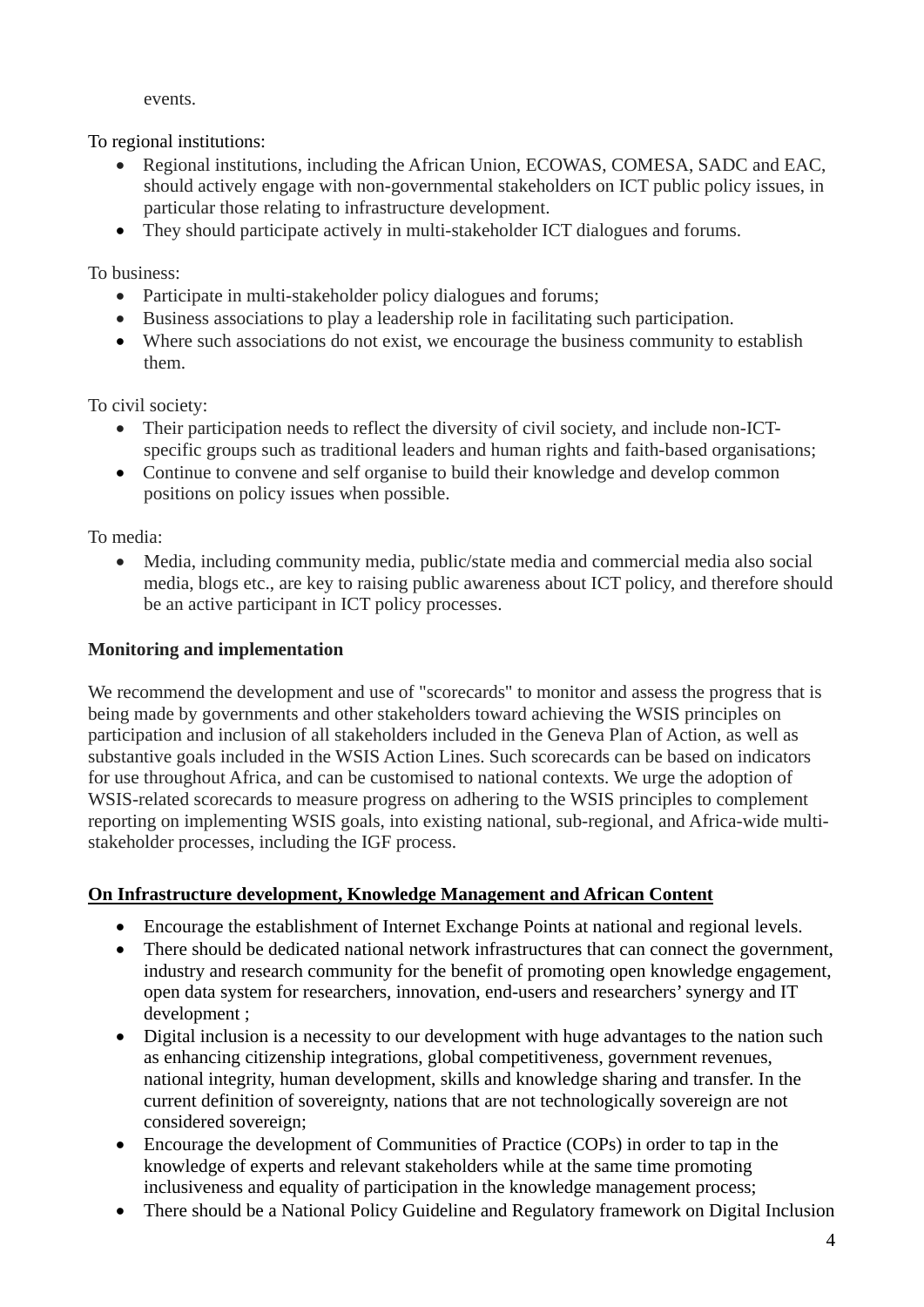and Integration that must address the following core essentials: Stakeholders' participation, data protection with legal framework, digital independence, adequate digital literacy infrastructural framework, and government direct intervention through her respective institutions; and

• Mainstream cross-network synergy in the roll out of national Internet infrastructure

# **On Security: Legal and other Frameworks – Spam, Hacking and Cyber-crime**

- Develop a framework at national levels for the development of National Computer Emergency Readiness Team-ecosystem between the National CERT
- convene a capacity building workshop for relevant stakeholders
- Identify aspects of policies that need to be changed to make legislation more supportive of online freedoms
- Establish a common understanding on what should be considered a cyber crime at the regional level
- Invest in relevant cybersecurity research and development
- Enhance the capacity of legislators and law enforcement agencies in cybersecurity.
- Sensitise parent and users on the emerging security issues of cyber space
- Encourage the exchange of experience between different African regional organizations.
- Harmonize the national and sub-regional policies with the regional African Union Cybersecurity Convention
- Raising awareness and spurring multi-stakeholder conversations on the importance of protecting internet rights the way human rights have always been protected and promoted
- Establish an effective mechanism to protect children from these risks and rapid intervention to protect children.
- Adopt and ratify relevant legislative instruments on cybersecurity
- Take into consideration the evolving nature of the Internet and cybersecurity in development and application of legislative instruments

# **On Openness: Human rights, freedom of expression and free flow of information on the Internet**

- Follow up and implement recent resolutions of the UN HR Council and the interpretive statement on Human Rights and the Internet made by the Human Rights Committee
- Encourage states to restate and reinforce press freedom
- Establish minimum regulations to guarantee freedom expression as well as discouraging defamation
- Encourage all stakeholders to join forces to uphold a free and open Internet
- Adopt a multi-stakeholder approach in Internet Policy Regulation
- Uphold fundamental Human Rights and their principles in the development of national and regional Internet policies

# **On Access and Diversity: Internet as an engine for growth and sustainable development**

- Encourage African Governments to adopt and use Open Source Solutions with clear policy support and political will.
- Build capacity to manage and create African Open Source ICT solutions,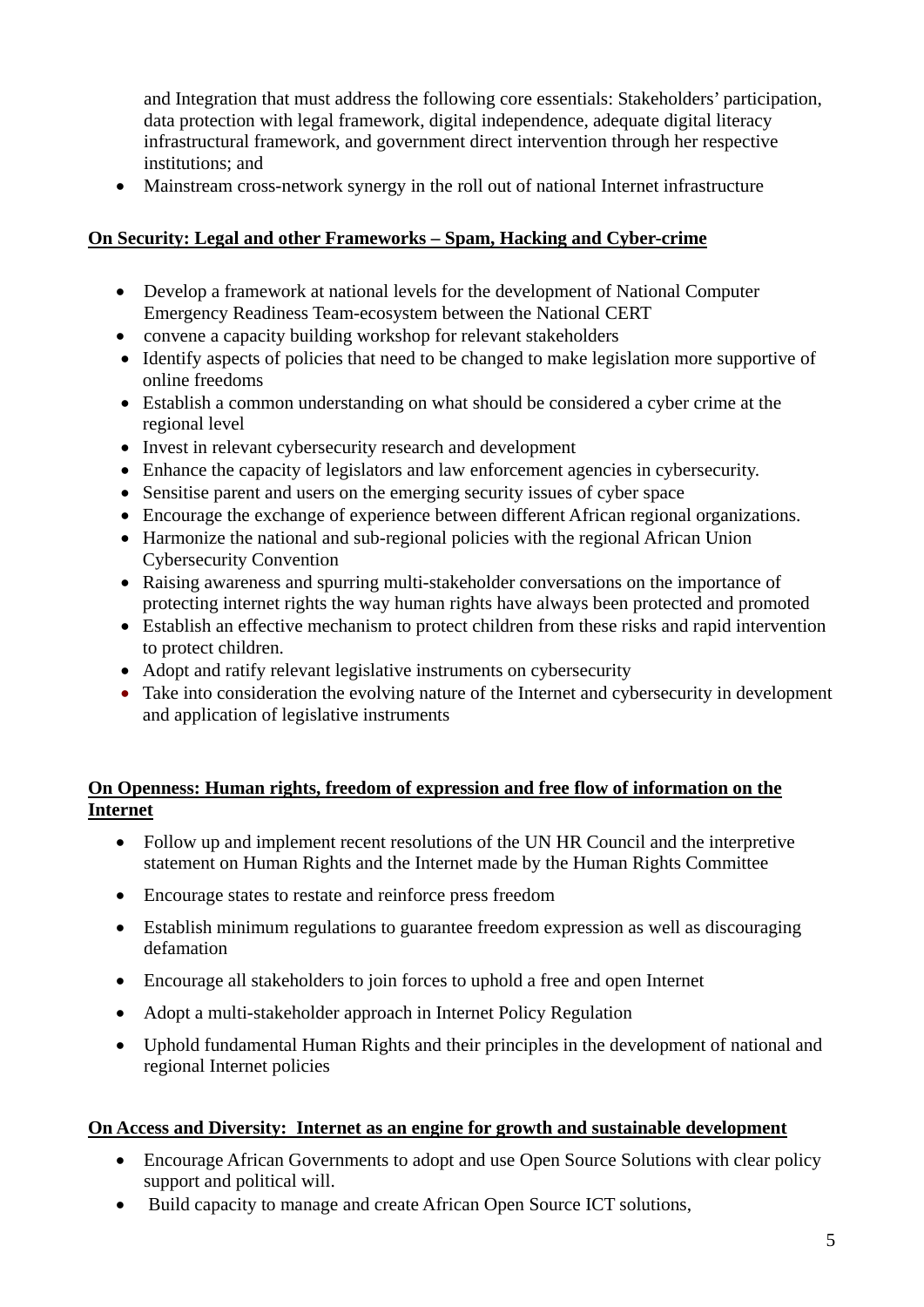- Facilitate access and diversity in key social sectors such as health and education through localization of Open Source solutions,
- Promote cybersecurity through use of Open Source tools in CERTs.
- Encourage ECA and other lead African organisations to adequately inform and sensitize Governments on Open Source options and encourage collaboration with key Open Source stakeholders such as the Free and Open Source Foundation for Africa.
- Extend broadband Internet connection to rural areas in Africa.

### **On the sustainability of the Africa Internet Governance Forum**

- Establish continuous multi-stakeholder dialogue and forums and where such processes exist they be strengthened and sustained,
- Create and maintain a stand-alone website for The Africa Internet Governance Forum AfIGF
- Establish a network of national and sub-regional conveners maintaining constant communication, sharing experiences and practices
- Endeavour to organise IGFs first at national, then sub-regional and finally continental level.
- Reinforce the capacity of the African School on Internet Governance
- Work towards a funded and functional IGF secretariat at the national, sub-regional and continental level.
- Establish Interpretation and remote participation as mandatory for all AfIGF face-to-face forums
- The African Union Commission to request Regional Economic Commissions to engage with and support the sub-regional IGF secretariats

# **VII.** *On Next Steps:*

- Encourage and finance substantive African participation at the Global Internet Governance Forum in Bali in October 2013.
- Mainstream current AfIGF recommendations in relevant ICT Policy instances beginning with the WTDC Africa preparatory meeting in Accra.

# **VIII.** *Gratitude*

The participants of the Africa Internet Governance Forum 2013 express deep appreciation to the people and government of Kenya, TESPOK, ISOC Kenya, CCK, KENIC, the Multimedia University (MMU), ICANN, UNIFORUM ZA, ISOC Africa, AFRINIC, Google, the Association for Progressive Communications (APC), l'Organisation Internationale de Francophonie (OIF) and NIRA.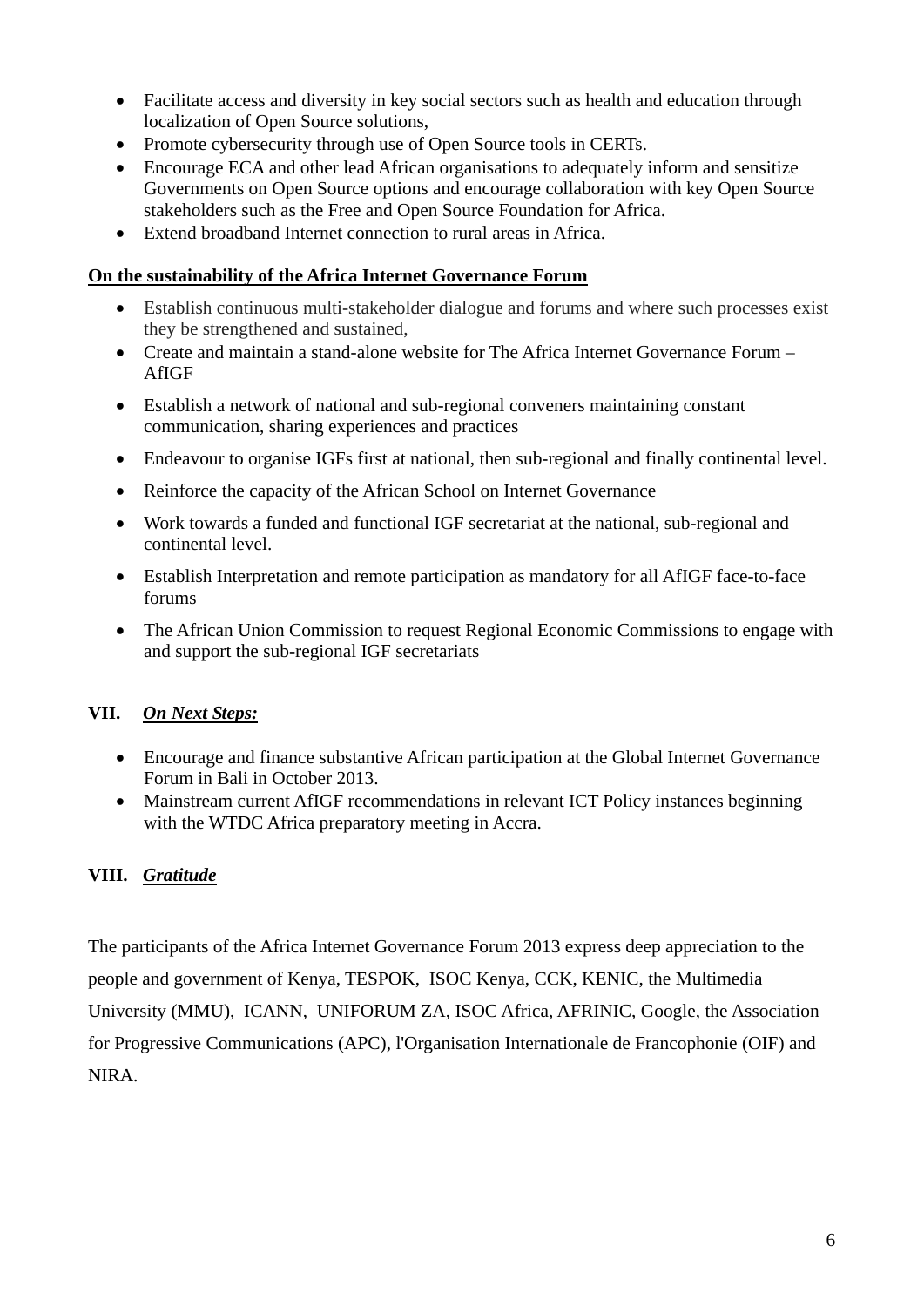# **IX.** *Reporting team:*

The report was prepared by a Team of Anglophone and Francophone Rapporteurs under the Coordination of Ms. Nnenna Nwakanma. The following persons were members of the Team:

- Poncelet Ileleji, The Gambia;
- Tigist Awoke, Ethiopia;
- Sara Kaddu, Uganda;
- Adebunmi Akinbo, Nigeria;
- Elizabeth Orembo, Kenya;
- Massani Koroney, Niger;
- Jean Paul Nkurunziza, Burundi;
- Babou Sarr, Senegal;
- Carla Dea-Koffemba, CAR; and
- Kossi Amessinou, Benin.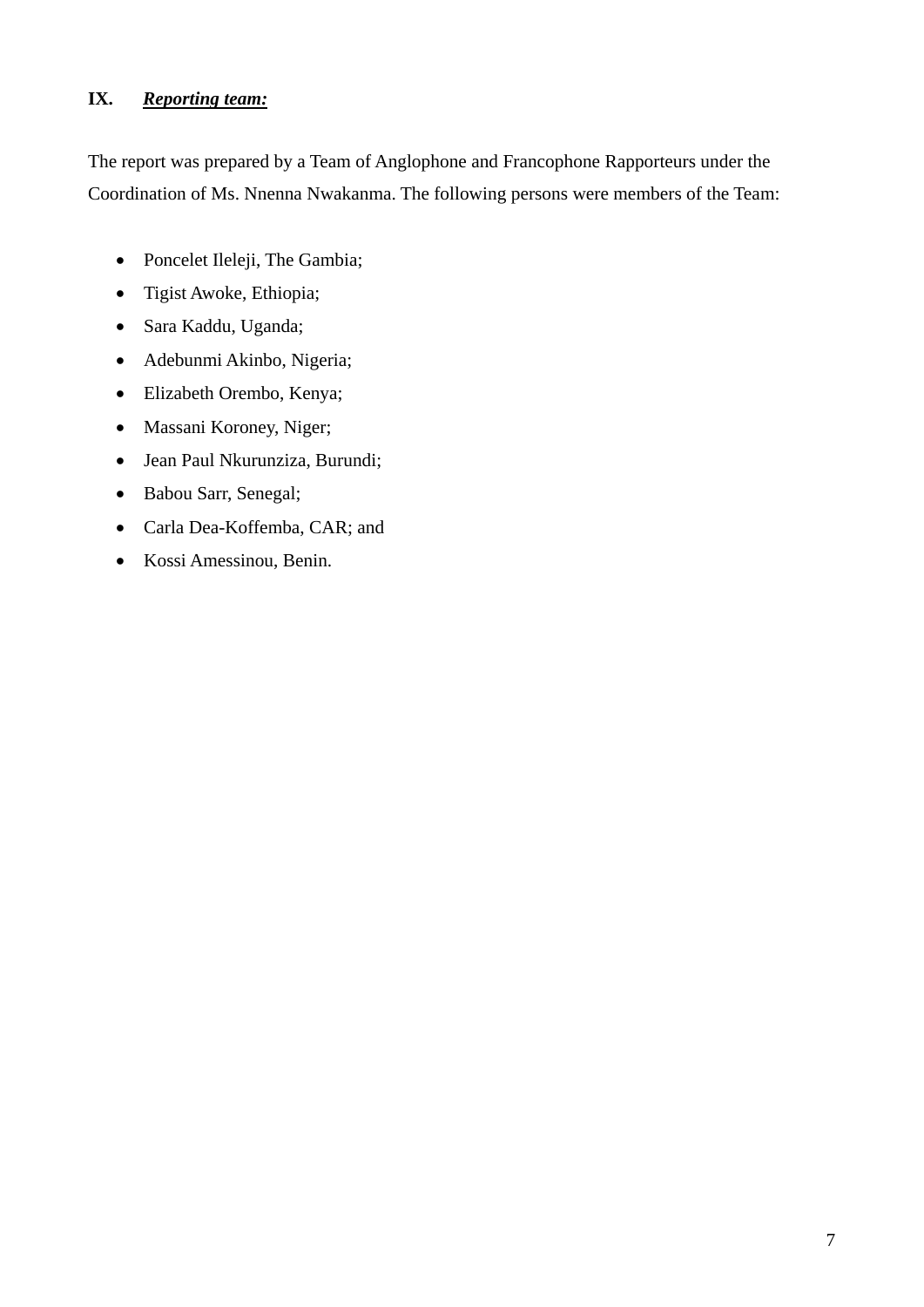#### **Annex 1: AfIGF 2013 Agenda**

#### **The African Internet Governance Forum - AfIGF 2013 23 – 26 September 2013 Nairobi, Kenya**

#### **Draft Agenda**

#### **Monday 23 September 2013**

- **08:30 09:00** Registration
- **09:00 12:30** Pre-conference Workshops
- **12:30 14:30 Lunch break**
- **14:30– 17:30** Pre-conference Workshops

#### **Tuesday 24 September 2013**

- **08:30 09:00** Registration
- **09:30 12:30** Pre-conference Workshops
- **12:30 14:30 Lunch break**
- **14:30 15:05** Opening session, moderated by Makane Faye, UNECA
	- o Welcome Statement by Fadi chehade, ICANN
	- o Welcome Statement by Kasirim Nwuke, UNECA
	- o Welcome statement by Moctar Yedaly, AUC
	- o Opening Statement by H.E. The Minister of Communication of Kenya

**15:05-16-05** Internet Governance Principles, Enhanced Cooperation, moderated by: Fiona Asonga, Kenya

Presentations by: Balbine Manga, Cameroon; Ambassador Johan Borgstam, Sweeden & Mamadou Iam Diallo, Mali

#### Discussion

**16:05-17-05** Principles of Multi-Stakeholder Cooperation: The Africa IGF, moderated by: Moctar Yedaly, AUC

- o AfIGF and the African ICT week
- o Planning AfIGF 2014
- o Collaborating with other African IGF initiatives
- o Consolidating Bali presence and activities

#### Discussion

**17:05-17-30** Report from the Pre-conference Workshops, moderated by Mactar Seck, UNECA

#### **End of the Day**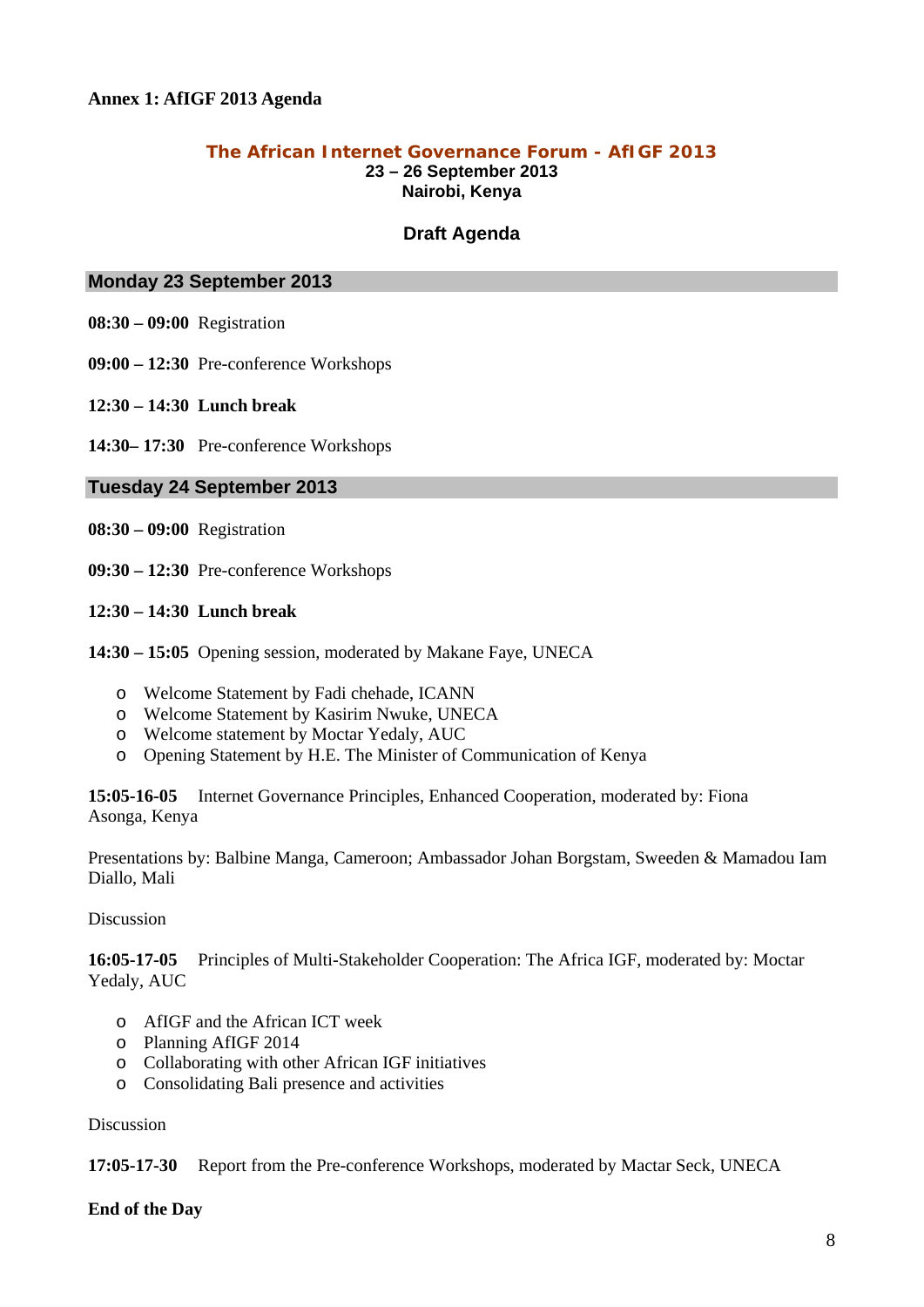### **Wednesday 25 September**

**09:30– 11:00** Infrastructure development, Knowledge Management and African Content, moderated by: Barrack Otieno, ISOC

Presentations by: Ives Miezan, Cote d'Ivoire, Girma Dessalegn, UNECA & Chomora Mikeka, Malawi

Discussion

**11:00 - 12:30** Security: Legal and other Frameworks - Spam, Hacking and Cyber-crime, moderated by: William Makatiani, Kenya

Presentations by: Jean-Robert Hountomey, AfricaCERT ; Mary Uduma, Nigeria & Matthew Shears, United Kingdom

Discussion

#### **12:30 – 14:30 Lunch break**

**14:30 – 16:00** Lessons learned, experience sharing on deepening multi-stakeholder partnership from the 5 sub-regional IGFs (West, Centre, South, East, North), The Africa School of Internet Governance, The African Telecommunications Union, moderated by Ridha Guellouz, Tunisia

Presentations

Discussion

**16:00 – 17:30** Lessons learned, experience sharing on deepening multi-stakeholder partnership from National IGFs, moderated by: Michel Linze, Cameroon

Presentations

Discussion

**End of the Day**